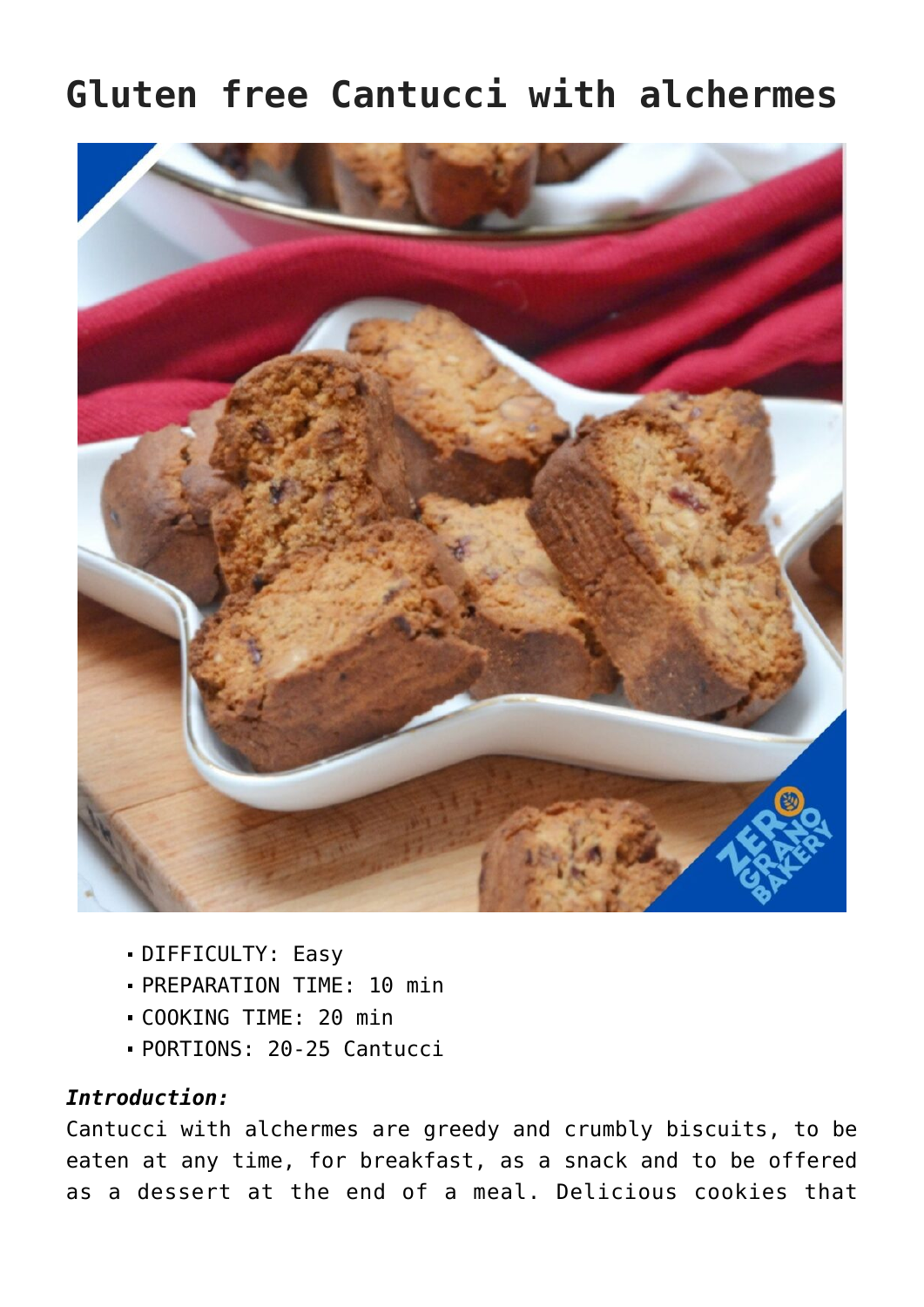contain cranberries, almond an enveloping flavor that you will love! Easy to prepare, just put all the ingredients in a bowl, form some loaves and put them in the oven. They are also made **without butter** and **without lactose**, perfect for the intolerant and also for those who do not want to give up pampering during these holidays! Now I leave you to the recipe of my gluten free Cantucci.

Ingredients: What do you need: Tips: Ingredients:

100 g of Almond Flour 200 g of Rice Flour 50 g of Coconut Sugar 50 ml of extra virgin olive oil 2 Eggs 40 ml of Alchermes liqueur 50 g of dried Cranberries Q.b Vanilla powder 1 tsp of Baking powder 50 g of Almonds What do you need: Baking tray Baking paper Bowl

Balance

Towel

Knife

Tips: